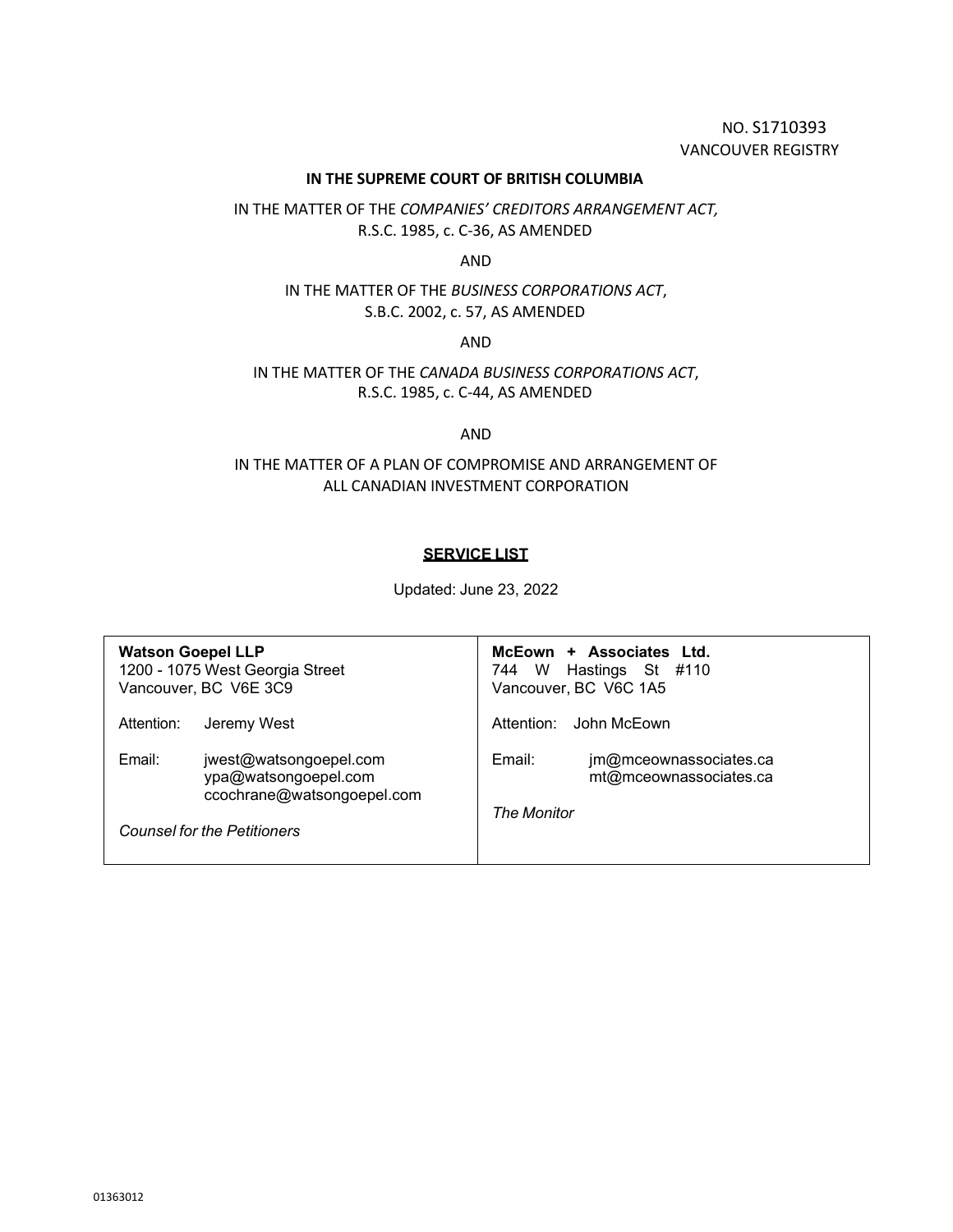| <b>Owen Bird Law Corporation</b><br>P.O. Box 49130, Three Bentall Centre<br>2900 - 595 Burrard Street<br>Vancouver, BC V7X 1J5<br>Attention:<br>Alan A. Frydenlund, Q.C.<br>Scott H. Stephens<br>Email:<br>afrydenlund@owenbird.com<br>sstephens@owenbird.com | <b>John and Gwen Greathead</b><br>c/o Leah Greathead<br>Email: kim.reimer@telus.net                                                                                                                     |
|---------------------------------------------------------------------------------------------------------------------------------------------------------------------------------------------------------------------------------------------------------------|---------------------------------------------------------------------------------------------------------------------------------------------------------------------------------------------------------|
| <b>Counsel for Fisgard Capital Corporation</b>                                                                                                                                                                                                                |                                                                                                                                                                                                         |
| <b>Bjom &amp; Funt</b><br>330 - 1168 Hamilton St.<br>Vancouver, BC V6B 2S2<br><b>Malcolm Funt</b><br>Attention:<br>Email:<br>mfunt@bf-law.ca<br>Counsel for Geertje Gort De Lauprecht (Action No.<br>S178439)                                                 | <b>MNP LLP</b><br>601 - 205 Newport Dr.<br>Port Moody, BC<br>Attention: Darrell Endresen<br>Darrell.Endresen@mnp.ca<br>Email:<br>Representative for 1083163 Alberta Ltd.                                |
| <b>Department of Justice Canada</b><br>900 - 840 Howe Street<br>Vancouver, BC V6Z 2S9<br>Attention<br>Sonia Singh<br>Email:<br>Sonia.Singh@justice.gc.ca<br>Counsel for Canada Revenue Agency                                                                 | Mehl Holdings In.<br>3698 Phillips Road<br>Vernon, BC V1B 3H6<br>Attention: Herbert Mehl<br>hmehl@shaw.ca<br>Email:                                                                                     |
| <b>Drysdale Bacon McStravick LLP</b><br>211 - 1015 Austin Avenue<br>Coquitlam, BC V3K 3N9<br>Attention: Richard J.S. Rainey<br>Email:<br>rrainey@dbmlaw.ca<br>Counsel for Dianne Harvey and Douglas Nicks                                                     | <b>Kornfeld LLP</b><br>1100 One Bentall Centre<br>505 Burrard Street, Box 11<br>Vancouver, BC V7X 1M5<br>Attention: Douglas B. Hyndman<br>dhyndman@kornfeldllp.com<br>Email:<br>Counsel for the Monitor |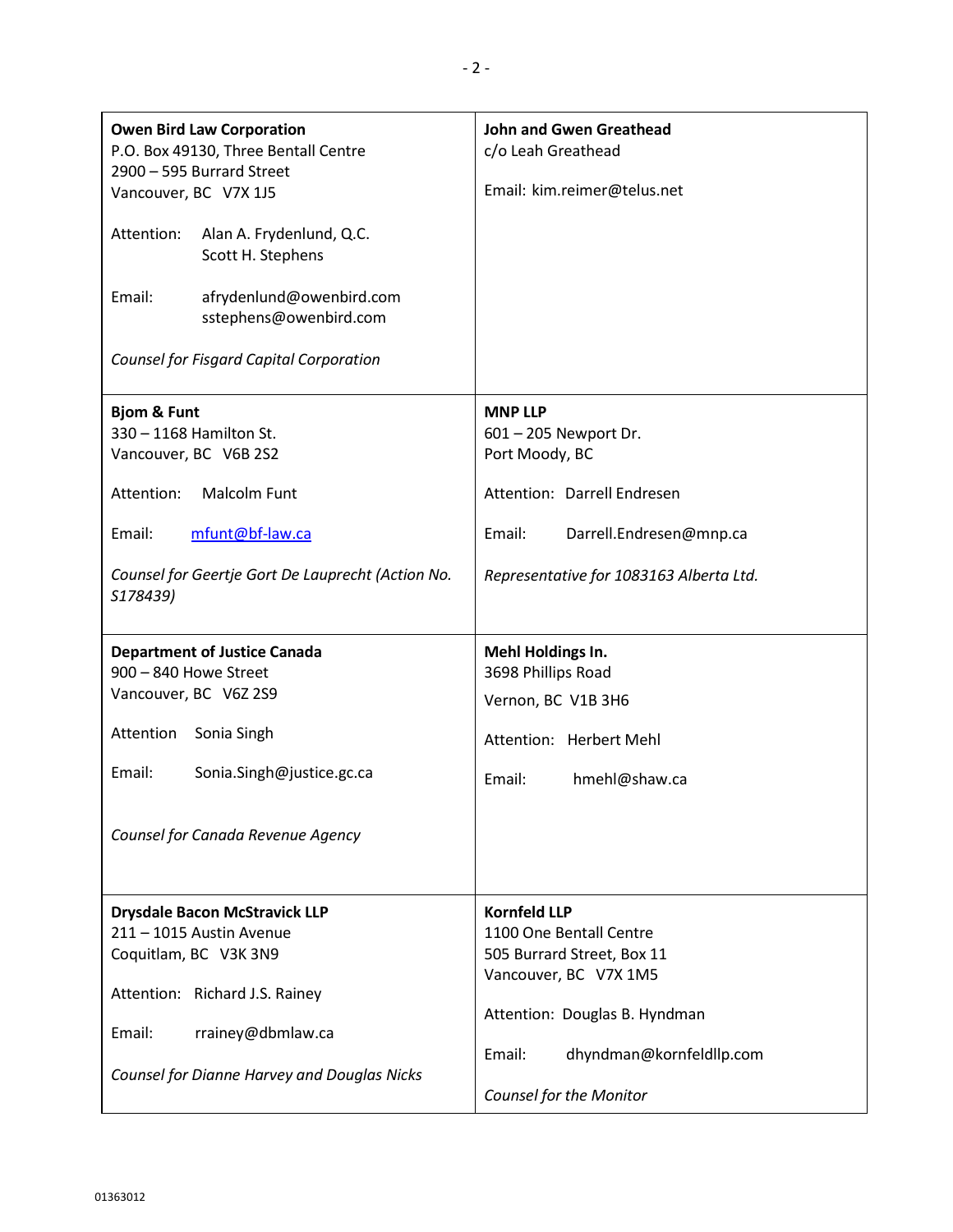| <b>James and Gudrun Moore</b><br>Email:<br>jgmrd6@gmail.com                                                                                                                                                    | Sean Kelly Law<br>#101 - 1353 Ellis Street<br>Kelowna, BC V1Y 1Z9<br>Attention: Sean M. Kelly<br>Email: sean@seankellylaw.ca<br>Counsel for Parkland Funding Inc.                                                                          |
|----------------------------------------------------------------------------------------------------------------------------------------------------------------------------------------------------------------|--------------------------------------------------------------------------------------------------------------------------------------------------------------------------------------------------------------------------------------------|
| <b>BC Financial Services Authority</b><br>600 - 750 West Pender Street<br>Vancouver, B.C. V6C 2T8<br>Attention: David Avren<br>Email:<br>david.avren@bcfsa.ca<br>Counsel for the Registrar of Mortgage Brokers | <b>Fasken Martineau DuMoulin LLP</b><br>550 Burrard Street, Suite 2900<br>Vancouver, BC V6C 0A3<br>Attention: Kibben Jackson<br>Suzanne Volkow<br>Email:<br>kjackson@fasken.com<br>svolkow@fasken.com<br>Counsel for DIDS-BC Holdings Ltd. |
| Gill, Ajit & Simro<br>550 Fermoy Place<br>Victoria, BC V8Z 6N2<br>Email:<br>ajitsimrogill@gmail.com                                                                                                            | <b>Gehlen Dabbs</b><br>1201 - 1030 West Georgia Street<br>Vancouver, BC V6E 2Y3<br>Attention: Gregory Gehlen<br>Email: gg@gdlaw.ca                                                                                                         |
| <b>Gudmundseth Mickelson LLP</b><br>2525 - 1075 West Georgia Street<br>Vancouver, BC V6E 3C9<br>Attention: Howard A. Mickelson<br>Email:<br>ham@lawgm.com                                                      | <b>Gudmundseth Mickelson LLP</b><br>2525 - 1075 West Georgia Street<br>Vancouver, BC V6E 3C9<br>Attention: Janet L. Gartner<br>Email:<br>jlg@lawgm.com<br>zjh@lawgm.com<br>Counsel for BDO Canada LLP                                      |